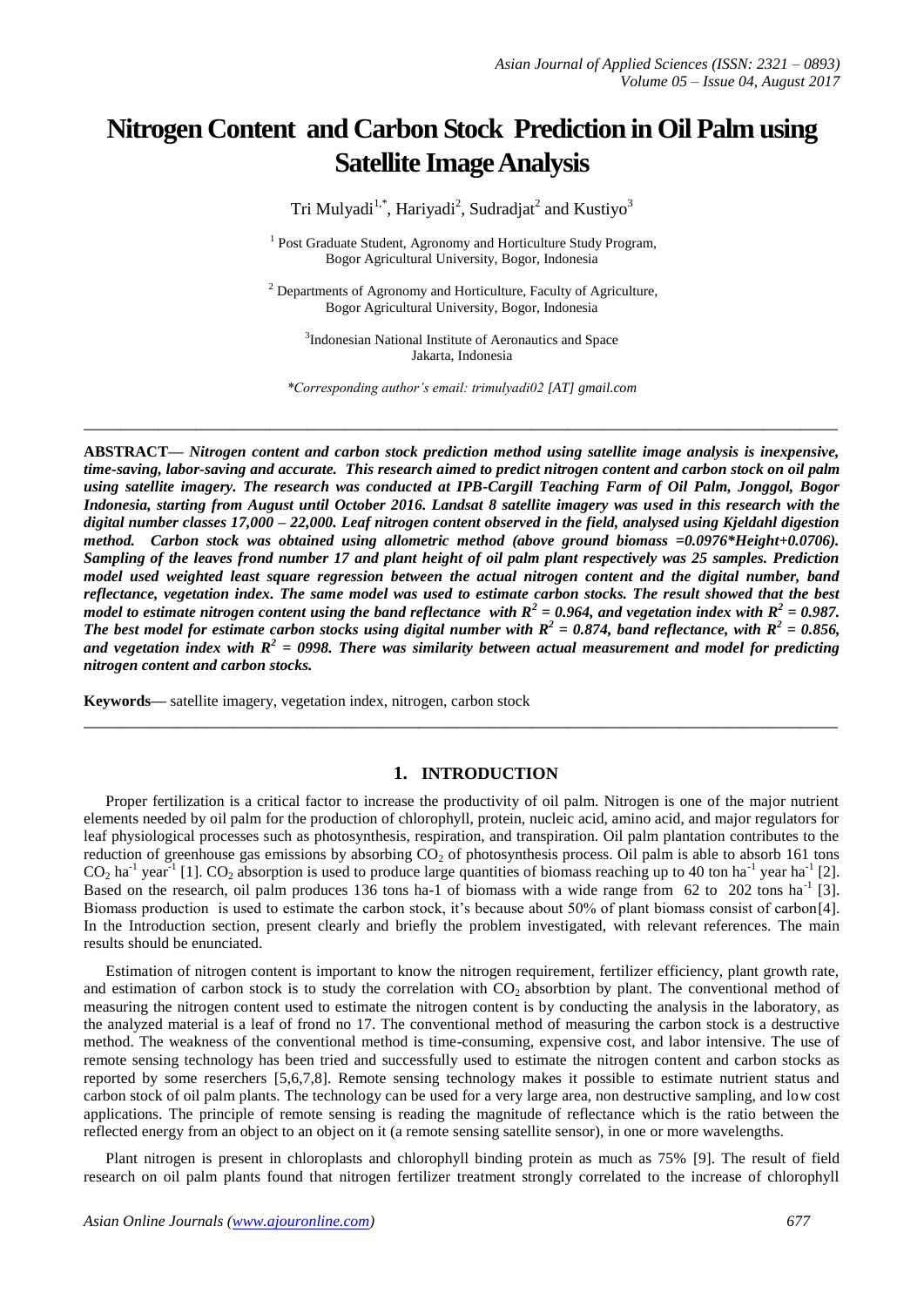content in oil palm plant [10.11,12]. Chlorophyll greatly affects the light reflectance in the leaves. Leaves with high chlorophyll and nitrogen tend to absorb visible light resulting in decreased reflectance in blue, green, and red bands [13]. The high absorption of the visible light causes the reflectance of blue, green, and red lights become low. The light reflectance pattern can be used to assess the condition of plant health which related to the availability of photosynthetic pigments and the nitrogen content of the leaf. The band near infrared reflectance are closely related to nutrient conditions in the leaves such as nitrogen, phosphorus, magnesium and sulfur 2. Nitrogen deficiency can be assessed by the range of visual (eye) lights and spatial patterns of staining in plants. These two patterns suggest a hypothesis that the assessment of nitrogen deficiency could be performed by using the spectral and spatial information [14]. Spectral bands can be used to calculate the differences between the vegetative index which strongly correlated with agronomic parameters and biophysical which associated with photosynthesis and crop productivity [15,16]. So that the reflectance is possible to be used for the estimation of leaf area index, biomass of surface, and nitrogen content. The use of remote sensing in the estimation of nutrient and carbon in oil palm plantation have not been sufficiently quantified. Thus, it is necessary to conduct a research using various vegetation index and multispectral reflectance bands at different age and planting locations. This study aimed to determine the estimation model and measure the results of nitrogen content and carbon stocks in oil palm using satellite image analysis.

# **2. MATERIAL AND METHOD**

The study was conducted from August to October 2016 in the IPB-Cargill Oil Palm Teaching Farm, Bogor, West Java, Indonesia at coordinates of 06° 28.319 'South, 107° 01.103' North at altitudes 115 m above sea level. The materials consisted Landsat 8 image which taken on August 2016 and oil palm plants. The tools used was global positioning system (GPS), compass, and tape measure.

The study used seven bands of Landsat 8 images and vegetation index (Table 1). Image processing was done by stages of radiometric correction, compilation of RGB (Red-Green-Blue) composite. The next step was to map the experimental location, classify the reflectance value, specify the sample plot. The sampling units were 5 in each block, so there were 25 sampling units. The sample unit was made with a size of 30m x 30m and placed in line with the predefined coordinates in the image. Furthermore, the trees height on all trees in the plot was measured. Analysis of leaf nitrogen content using Kjeldhal digestion method, leaf samples was leaf of frond number 17 of trees in the plot. The calculation of field biomass used an allometric formula to estimate the biomass of some common crops grown on agroforestry land that is Above Ground Biomass =  $0.0976$  H + 0.0706 [26]. The biomass calculation results are used to calculate the carbon content of oil palm plant using formula that is C content=  $W * 0.5$  (W = biomass) [4].

| Table 1 Band reflectance and vegetation index used in this research |                      |                                         |           |  |  |  |
|---------------------------------------------------------------------|----------------------|-----------------------------------------|-----------|--|--|--|
| N <sub>0</sub>                                                      | Digital Number/ Band | Wave lenght/Formula                     | Reference |  |  |  |
|                                                                     | Reflectance/Indeks   |                                         |           |  |  |  |
|                                                                     | Vegetation index     |                                         |           |  |  |  |
| 1                                                                   | Near blue            | $0.43 - 0.45$                           | 17        |  |  |  |
| 2                                                                   | blue                 | $0.45 - 0.51$                           | 17        |  |  |  |
| 3                                                                   | green                | $0.53 - 0.59$                           | 17        |  |  |  |
| $\overline{4}$                                                      | red                  | $0.64 - 0.67$                           | 17        |  |  |  |
| 5                                                                   | <b>NIR</b>           | $0.85 - 0.88$                           | 17        |  |  |  |
| 6                                                                   | SWIR1                | 1.57-1.65                               | 17        |  |  |  |
|                                                                     | SWIR <sub>2</sub>    | 2.11-2.29                               | 17        |  |  |  |
| 8                                                                   | DVI                  | $(2.4*NIR)$ -Red                        | 18        |  |  |  |
| 9                                                                   | <b>NDVI</b>          | $(NIR-Red)/(NIR+Red)$                   | 19        |  |  |  |
| 10                                                                  | <b>RVI</b>           | NIR/Red                                 | 20        |  |  |  |
| 11                                                                  | <b>TNDVI</b>         | SQRT((NIR-Red)/(NIR+Red))+0.5           | 21        |  |  |  |
| 12                                                                  | <b>PVI</b>           | $((0.647*NIR)-(0.763*Ned))-0.02$        | 22        |  |  |  |
| 13                                                                  | <b>CHLI</b>          | $(NIR/Green)-1$                         | 23        |  |  |  |
| 14                                                                  | TGI                  | $-0.5*($ (Red-Blue)*(Red-Green))-((Red- | 24        |  |  |  |
|                                                                     |                      | Green)*(Red-Blue))                      |           |  |  |  |
| 15                                                                  | <b>OSAVI</b>         | $(NIR-Red)/(NIR+Red+0.16)$              | 25        |  |  |  |
| 16                                                                  | GI                   | Green/(Red+Blue+Green)                  |           |  |  |  |

Preparation of nitrogen content and carbon estimation model used multiple linear regression analysis and weighted multiple linear regression with the dependent variable (Y) is nitrogen content and carbon stock of field measurement, while the independent variable is the digital number, reflectance band, and vegetation index. The model was then selected to be the best model with the criteria of the highest  $R^2$  and correlation coefficient (R). Models with high  $R^2$  are sufficient to predict the dependent variable or Y [27]. The data obtained was analyzed using SPSS, MS Excel and XL Stat applications.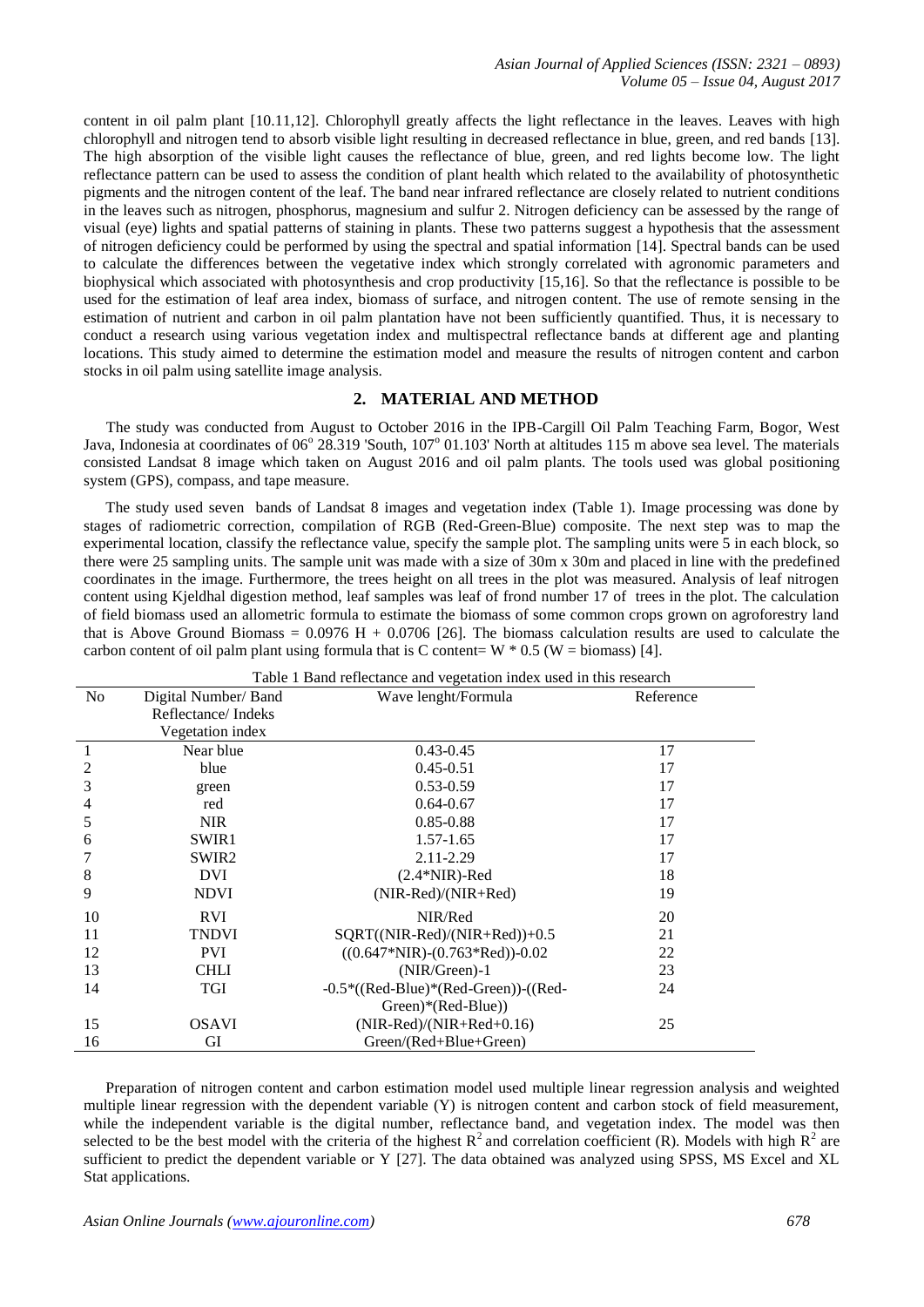#### **3. RESULT AND DISCUSSION**

Naturally, the plants absorb, transmit, and reflect light received by the plant surfaces, especially for leaves. The magnitude of absorption, transmission, and reflectance is highly dependent on the availability of absorbent pigments such as chlorophyll. Leaves with high nitrogen and chlorophyll content absorb more light in visible light and absorb lower in the band near infrared [28]. The visible reflectance patterns of the visible bands (red, green, blue) (400-700 nm) and NIR (700-900 nm) are strongly influenced by chlorophyll and leaf cell structure [29]. The high visible light causes the reflectance of blue, green, and red light become low. The light reflectance pattern can be used to assess the condition of plant health related to the availability of photosynthesis and nitrogen pigments in the leaves. Plants with nitrogen deficiency lead to the reduction of chlorophyll and causes the increase of visible light reflectance [30].

Table 2 shows the regression model of the nitrogen content and carbon stocks estimation in oil palm plants. The model composed by multiple linear regression showed a relatively low relationship between nitrogen content and carbon stock to the digital number, reflectance band, and vegetation index with the highest  $R^2$  value in the carbon stock estimation model using vegetation index. The results of the model test using variance analysis showed that the digital number, reflectance, and vegetation index had no significant effect on nitrogen content and only significant effect on the model of carbon stock estimation. The weighted regression result was related to nitrogen estimation, 4 vegetation index (RVI, TNDVI, TGI, GI) correlated strongly with nitrogen level, followed by 4 digital number bands (near blue, green, swir1, swir2) and 5 reflection bands (Near Blue, Green, NIR, SWIR1). The regression model for the actual carbon estimation is composed of 6 digital number bands (near blue, blue, green, nir, swir1, swir2), six reflectances bands (blue, green, nir, swir1, swir2) and 3 vegetation index (RVI, TNDVI, GI). The actual correlation between nitrogen content and carbon stock to the digital number (DN), reflectance, and vegetation index is very strong with a positive correlation coefficient (R) above 0.9 while the highest correlation for nitrogen content and carbon stock estimation using vegetation index was R of 0.991 and 0.999 respectively

|  |  | Table 2 Nitrogen (N) and carbon stock (C) prediction model using digital number, |  |  |
|--|--|----------------------------------------------------------------------------------|--|--|
|  |  |                                                                                  |  |  |

| Model                                                                                                                       | $\mathsf{R}$ | $R^2$ | Sig.       |  |  |  |  |
|-----------------------------------------------------------------------------------------------------------------------------|--------------|-------|------------|--|--|--|--|
| Multiple linier regression models                                                                                           |              |       |            |  |  |  |  |
| $N = -12.417 + (.007DN1) - (0.008DN2) - (0.001DN3) + (0.005DN4) +$                                                          | 0.700        | 0.491 | $0.072$ ns |  |  |  |  |
| $(0.000DN5) - (0.00005DN6) - (0.001DN7)$                                                                                    |              |       |            |  |  |  |  |
| $N = -4.817 + (341.307$ Near blue) - $(407.116$ Blue) - $(36.298$ Green) +                                                  | 0.692        | 0.480 | 0.083ns    |  |  |  |  |
| $(226.734Red) - (7.082NIR) - (3.929SWIR1) - (56.389SWIR2)$                                                                  |              |       |            |  |  |  |  |
| $N = 4.632 + (5.781DVI) + (0.203RVI) + (1.054TNDVI) - (1.216CHLI) +$                                                        | 0.461        | 0.213 | 0.576ns    |  |  |  |  |
| $(471.261TGI) - (11.507GI)$                                                                                                 |              |       |            |  |  |  |  |
| $C = 111.446 - (0.039DN1) + (0.065DN2) - (0.062DN3) + (0.045DN4) +$                                                         | 0.757        | 0.574 | $0.022*$   |  |  |  |  |
| $(0.001DN5) + (0.007DN6) - (0.025DN7)$                                                                                      |              |       |            |  |  |  |  |
| $C = 77.046 - (-2065.796$ Near blue) + $(3423.314B$ lue) - $(3095.608$ Green) +                                             | 0.757        | 0.573 | $0.022*$   |  |  |  |  |
| $(2211.539Red) + (48.943NIR) + (370.698SWIR1) - (1257.081SWIR2)$                                                            |              |       |            |  |  |  |  |
| $C = 545.757 + (170.948DVI) + (33.404RVI) + (42.210TNDVI) - (76.857CHLI)$                                                   | 0.778        | 0.605 | $0.005*$   |  |  |  |  |
| $+ (24015.520TGI) - (1753.015GI)$                                                                                           |              |       |            |  |  |  |  |
| Weighted multiple linier regression models                                                                                  |              |       |            |  |  |  |  |
| $N = -959 + (0.001DN1) - (0.001DN3) + (0.000DN6) + (0.0000346DN7)$                                                          | 0.991        | 0.981 | $0.000*$   |  |  |  |  |
| $= -2.842 + (97.658$ Near blue) - $(57.868$ Green) + $(8.122$ NIR) -<br>N                                                   | 0.982        | 0.964 | $0.000*$   |  |  |  |  |
| $(35.445SWIR1) + (39.162SWIR2)$                                                                                             |              |       |            |  |  |  |  |
| $N = -6.494 - (130RVI) + (1.500TNDVI) + (546.538TGI) + (24.627GI)$                                                          | 0.994        | 0.987 | $0.000*$   |  |  |  |  |
| $C = -50.420 + (0.007DN1) + (0.031DN2) - (0.039DN3) + (0.002DN5)$                                                           | 0.935        | 0.874 | $0.000*$   |  |  |  |  |
| $-(0.009DN6) + (0.017DN7)$                                                                                                  |              |       |            |  |  |  |  |
| $C = 11.122 - (402.861$ Nearblue) + $(2241.889$ Blue) - $(1985.404$ Green) +                                                | 0.925        | 0.856 | $0.000*$   |  |  |  |  |
| $(85.013NIR) - (308.056SWIR1) + (662.962SWIR2)$                                                                             |              |       |            |  |  |  |  |
| $C = 200.357 + (4.599RVI) - (24.995TNDVI) - (455.399GI)$                                                                    | 0.999        | 0.998 | $0.000*$   |  |  |  |  |
| Notes : F test $\alpha = 5\%$ ; ns = non significance ; * = significance ; DN = digital number; near blue = band near blue; |              |       |            |  |  |  |  |

blue = band blue; green = band green; NIR = band near infrared; swir1/2 = band short wave infrared; DVI  $=$  difference vegetation index ; RVI = ratio vegetation index; TNDVI = transformed normalized difference vegetation index ; CHLI = chlorophyll index ; TGI = triangular greenes index; GI = greenes index.

All of the models composed have a determination coefficient  $(R^2)$  above 90%, the best determination for nitrogen content estimation was obtained using vegetation index (RVI, TNDVI, TGI, GI) with a determination coefficient of 98.7%, while the best determination for carbon estimation using vegetation index (RVI, TNDVI, GI) was 99.8%. Assessment of multiple linear regression models using adjusted  $R^2$  was very high above 90%, the highest value obtained by the model of nitrogen estimation using digital number was 97.7% and carbon estimation model using vegetation index was 99%. Very strong correlations between results of measured nitrogen and satellite image components (digital number, reflectance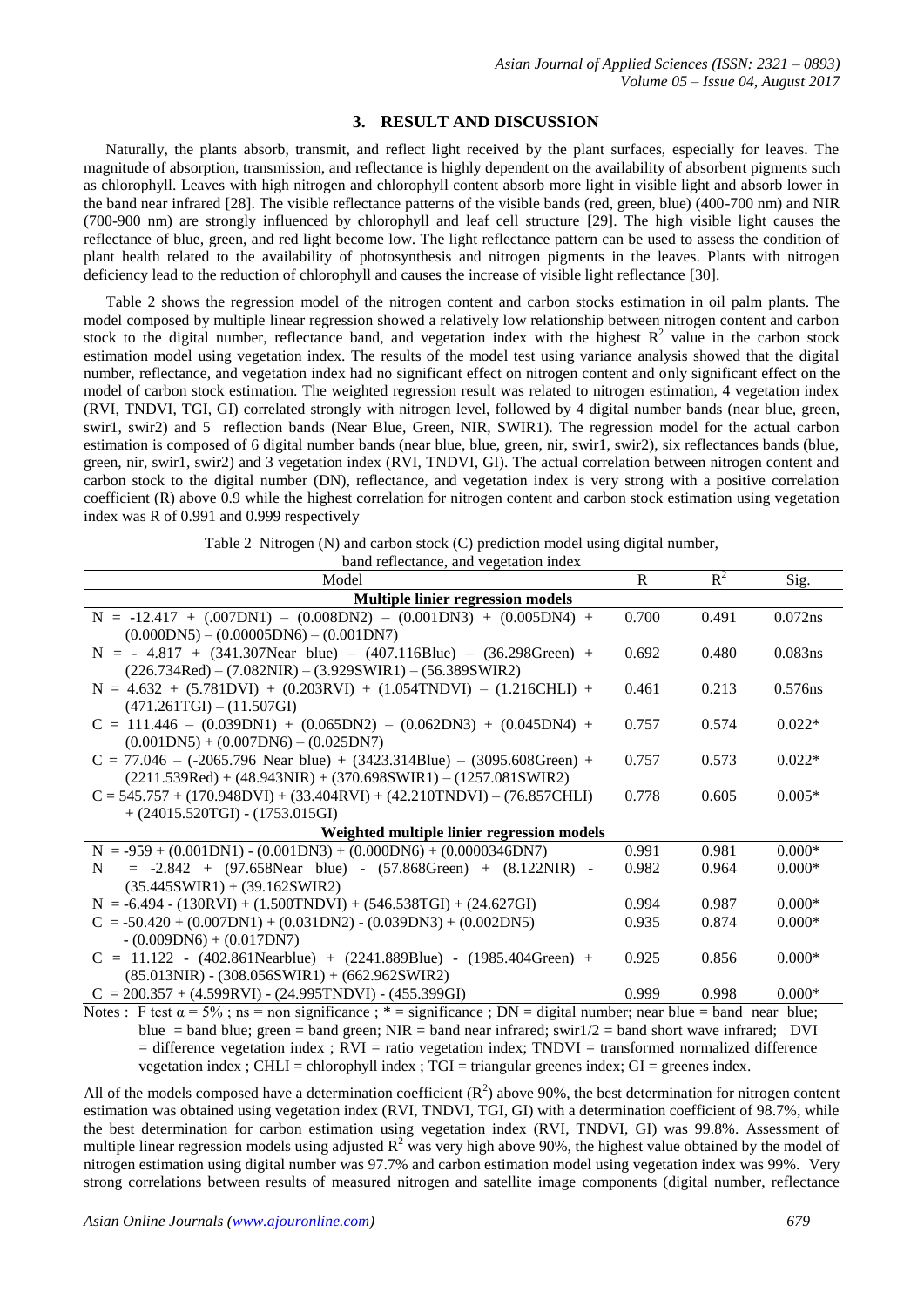band, vegetation index) are indicated by the high determinants of the compilation model (Table 2). Nitrogen estimation models using digital number and reflectance band were composed by near blue, green, near infrared, swir1, and swir2 bands. The five bands collectively modeled with determinations of 98.1% and 96.4%, this result was in line with the opinion that the use of 2 bands or more was strongly correlated with the chlorophyll and nitrogen content on leaf compared to the use of single band [31]. The Strong determination, in addition, was composed by several bands, it was also supported by a reflectance band that had a function to explain the condition of vegetation and plant canopy conditions. Some spectral bands are very sensitive and are used to predict vegetation conditions, plant vigor, and plant stress conditions especially green, red, NIR, SWIR1, and SWIR2 bands [17]. The nitrogen estimation model using vegetation index composed by RVI, TNDVI, TGI, GI yielded a very high correlation with  $R^2$  value of 98.7%. The vegetation index has been widely used and has a strong correlation with plant nitrogen content such as TGI which is used to estimate the need of plant nitrogen content<sup>24</sup> and RVI that was successfully used to estimate nitrogen status in wheat crop [20].

In order to obtain the best estimation result, the determination coefficient  $(R^2)$  and the highest correlation coefficient (R) were selected, it was obtained that the best estimation model of nitrogen concentration and the carbon stock were prepared using weighted double linear regression (Table 3).

|  |  | Tabel 3 Best models for nitrogen and carbon stock prediction |  |  |  |  |
|--|--|--------------------------------------------------------------|--|--|--|--|
|--|--|--------------------------------------------------------------|--|--|--|--|

| Model                                                                               | R     | $R^2$ | Sig.     |
|-------------------------------------------------------------------------------------|-------|-------|----------|
| $N = -959 + (0.001DN1) - (0.001DN3) + (0.000DN6) + (0.0000346DN7)$                  | 0.991 | 0.981 | $0.000*$ |
| $N = -2.842 + (97.658$ Nearblue) - $(57.868$ Green) + $(8.122$ NIR) -               | 0.982 | 0.964 | $0.000*$ |
| $(35.445SWIR1) + (39.16SWIR2)$                                                      |       |       |          |
| $N = -6.494 - (130RVI) + (1.500TNDVI) + (546.538TGI) + (24.627GI)$                  | 0.994 | 0.987 | $0.000*$ |
| $C = -50.420 + (0.007DN1) + (0.031DN2) - (0.039DN3)$                                | 0.935 | 0.874 | $0.000*$ |
| $+(0.002DN5) - (0.009DN6) + (0.017DN7)$                                             |       |       |          |
| $C = 11.122 - (402.861$ Nearblue) + (2241.889Blue) - (1985.404Green) +              | 0.925 | 0.856 | $0.000*$ |
| $(85.013NIR) - (308.056SWIR1) + (662.962SWIR2)$                                     |       |       |          |
| $C = 200.357 + (4.599 \text{ RVI}) - (24.995 \text{ TNDVI}) - (455.399 \text{ GI})$ | 0.999 | 0.998 | $0.000*$ |

Notes : F test  $\alpha = 5\%$ ; \* = significance ; DN = digital number ; near blue = band near blue; blue = band blue; green  $=$  band green; NIR  $=$  band near infrared ; swir1/2  $=$  short wave infrared; RVI  $=$  ratio vegetation index; TNDVI = transformed normalized difference vegetation index ; TGI = triangular greenes index; GI = greenes index

The variance of nitrogen estimation results using digital number, reflectance, and vegetation index models are very small, it could be seen from the standard deviation of 0.1, as well as carbon estimation results with the standard deviation of 2.39, 2.97. 3.06 (Table 4). The average of the nitrogen content of the whole block was considered optimal with a value of 2.58%. The variance of actual nitrogen content from the analysis of leaves is categorized as deficiencies (block 1, block 3) and optimum (block 2, block 4, block 5). The T-test between the actual and estimated nitrogen content indicated that there are differences in results using the model of digital number, and no significant difference of using the reflectance band and the vegetation index models. Estimated carbon stocks using the digital number, reflectance band, and vegetation index models were not significantly different with the actual measurements, the results showed no significant difference between estimated results and actual measurements. Actual and estimated nitrogen content in the experimental site were categorized as optimal except in Block 1 and Block 3 which were categorized as deficiency categories (Table 4). These categories were consistent with 3 categories of nutrient status based on leaf analysis of 17 plants which less than 6 years into the category of deficiency  $\langle$  <2.5%), optimal (2.60% -2.90%), and excess (> 3.10) [32]. The average result of surface carbon stock measurement on the entire block was 36.27 ton ha<sup>-1</sup>, this carbon stock was higher 3.45% than the research result of 35.06 ton ha<sup>-1</sup> [33]. High carbon content is a description of the high activity of photosynthesis and good plant response to the environmental conditions. Well-managed oil palm absorbs more carbon per unit of wide than tropical rainforests, so the palm oil plantations are an important part for carbon management [34]. The increase of carbon stocks in plants are highly dependent on the availability of nitrogen in plants. Nitrogen deficiency indirectly affects the production of biomass by decreasing the photosynthesis rate due to the decrease of the chlorophyll number in the leaves. N accumulation is positively correlated with plant biomass [35]. Reflectance values have a very close relationship with plant characteristics such as biomass [36].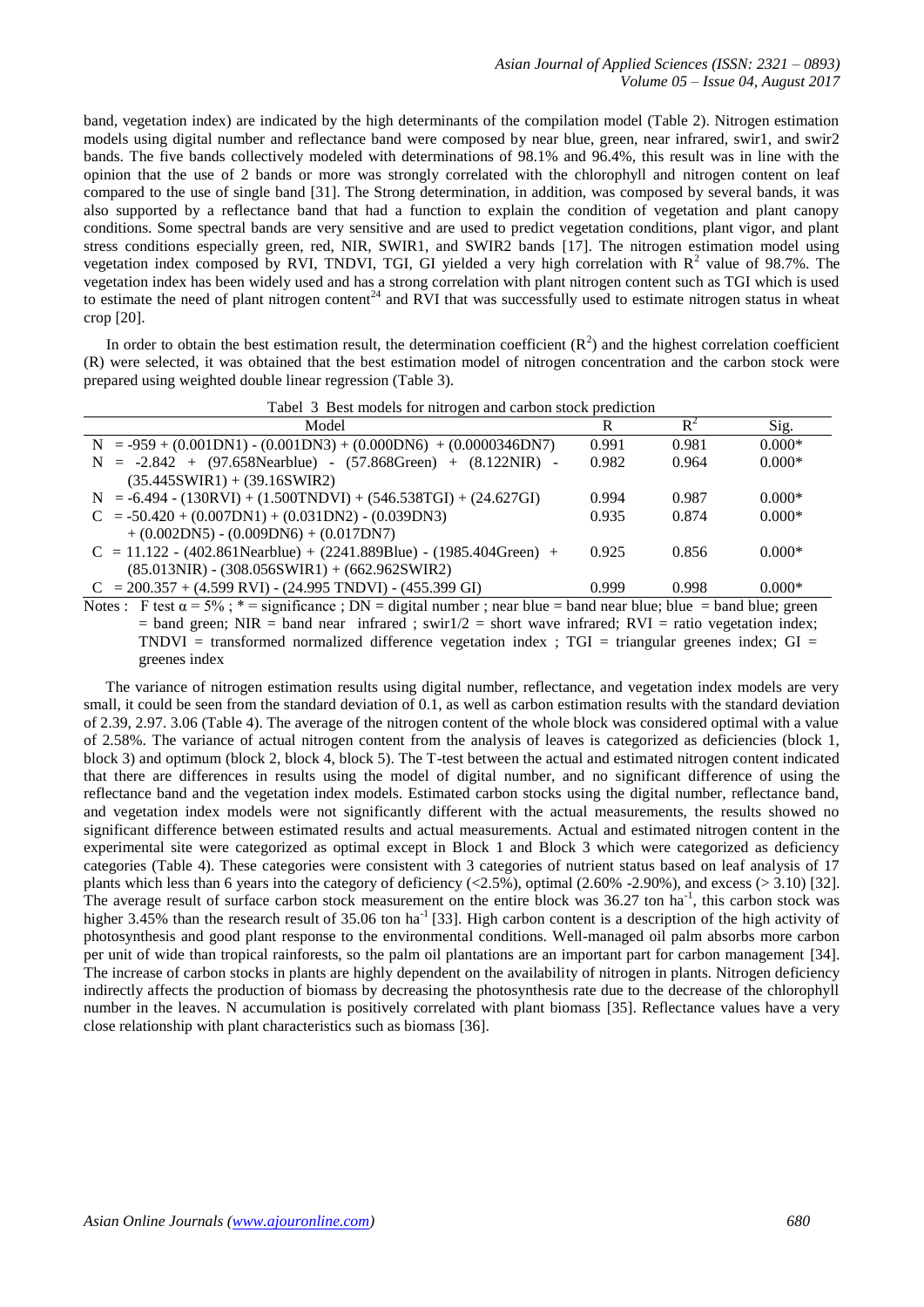| band reflectance, dan vegetation index models. |                  |                         |                 |               |                                         |                                    |                  |                 |  |
|------------------------------------------------|------------------|-------------------------|-----------------|---------------|-----------------------------------------|------------------------------------|------------------|-----------------|--|
|                                                | Actual           | Nitrogen prediction (%) |                 |               |                                         | Carbon prediction (ton $ha^{-1}$ ) |                  |                 |  |
| Plot                                           | nitrogen<br>(% ) | <b>DN</b>               | Ref             | VI            | Actual carbon<br>$(\text{ton ha}^{-1})$ | <b>DN</b>                          | Ref              | VI              |  |
| B <sub>1</sub> P <sub>1</sub>                  | 2.35             | 3.06                    | 3.07            | 2.41          | 50.58                                   | 43.47                              | 42.69            | 42.01           |  |
| <b>B1P2</b>                                    | 2.24             | 2.74                    | 2.68            | 2.60          | 38.03                                   | 39.53                              | 39.62            | 37.75           |  |
| B <sub>1P3</sub>                               | 2.35             | 2.35                    | 2.35            | 2.35          | 40.41                                   | 40.41                              | 40.41            | 40.41           |  |
| <b>B1P4</b>                                    | 2.39             | 2.65                    | 2.51            | 2.57          | 43.61                                   | 42.42                              | 42.98            | 39.00           |  |
| <b>B1P5</b>                                    | 2.84             | 2.84                    | 2.78            | 2.60          | 32.29                                   | 40.55                              | 40.25            | 37.35           |  |
| B <sub>2P1</sub>                               | 2.75             | 2.65                    | 2.64            | 2.65          | 35.48                                   | 33.02                              | 33.08            | 37.26           |  |
| <b>B2P2</b>                                    | 2.72             | 2.72                    | 2.71            | 2.53          | 35.21                                   | 36.80                              | 36.75            | 40.18           |  |
| B <sub>2P3</sub>                               | 2.71             | 2.68                    | 2.70            | 2.56          | 36.62                                   | 36.67                              | 36.86            | 39.33           |  |
| <b>B2P4</b>                                    | 2.59             | 2.69                    | 2.74            | 2.52          | 36.13                                   | 36.40                              | 36.72            | 39.87           |  |
| <b>B2P5</b>                                    | 2.71             | 2.68                    | 2.67            | 2.59          | 38.24                                   | 33.50                              | 33.80            | 37.99           |  |
| B3P1                                           | 2.57             | 2.73                    | 2.83            | 2.50          | 33.58                                   | 37.51                              | 37.37            | 40.91           |  |
| B <sub>3</sub> P <sub>2</sub>                  | 2.6              | 2.67                    | 2.64            | 2.62          | 34.72                                   | 33.96                              | 33.81            | 37.63           |  |
| B3P3                                           | 2.58             | 2.60                    | 2.61            | 2.65          | 33.96                                   | 34.59                              | 34.80            | 37.51           |  |
| <b>B3P4</b>                                    | 1.83             | 2.65                    | 2.63            | 2.55          | 32.01                                   | 34.73                              | 35.07            | 37.92           |  |
| B <sub>3</sub> P <sub>5</sub>                  | 2.24             | 2.67                    | 2.75            | 2.45          | 35.86                                   | 37.09                              | 37.27            | 41.30           |  |
| B <sub>4</sub> P <sub>1</sub>                  | 2.83             | 2.77                    | 2.84            | 2.62          | 36.35                                   | 38.04                              | 37.52            | 37.85           |  |
| <b>B4P2</b>                                    | 2.58             | 2.64                    | 2.64            | 2.71          | 39.11                                   | 35.08                              | 35.13            | 35.72           |  |
| B <sub>4P3</sub>                               | 2.54             | 2.69                    | 2.64            | 2.66          | 33.47                                   | 33.45                              | 33.42            | 35.72           |  |
| <b>B4P4</b>                                    | 2.36             | 2.65                    | 2.49            | 2.74          | 29.89                                   | 30.47                              | 30.75            | 34.14           |  |
| <b>B4P5</b>                                    | 2.41             | 2.70                    | 2.62            | 2.65          | 31.14                                   | 33.15                              | 33.39            | 36.65           |  |
| B5P1                                           | 2.97             | 2.78                    | 2.80            | 2.62          | 35.80                                   | 35.44                              | 35.39            | 35.41           |  |
| B5P2                                           | 2.83             | 2.73                    | 2.74            | 2.75          | 33.26                                   | 35.28                              | 35.02            | 33.28           |  |
| B5P3                                           | 2.97             | 2.82                    | 2.87            | 2.60          | 36.78                                   | 36.21                              | 35.97            | 36.20           |  |
| <b>B5P4</b>                                    | 2.73             | 2.89                    | 2.68            | 2.66          | 37.49                                   | 36.20                              | 35.86            | 34.69           |  |
| <b>B5P5</b>                                    | 2.8              | 2.61                    | 2.61            | 2.80          | 36.67                                   | 36.50                              | 36.58            | 33.90           |  |
| Mean±stdev                                     | 2.58             | $2.71 \pm 0.12^a$       | $2.69 \pm 0.14$ | $2.6 \pm 0.1$ | 36.27                                   | $36.42 \pm 4.22$                   | $36.42 \pm 2.97$ | $37.6 \pm 2.39$ |  |
| T test                                         |                  | $*^{\mathbf{b}}$        | ns              | ns            |                                         | ns                                 | ns               | ns              |  |

Table 4 Result of nitrogen and carbon stock measurement and prediction using digital number,

Notes : a: mean and standard deviation; b : t-test ; ns : non significant ; \* : significant  $\alpha = 0.05\%$ ; DN = digital number ;  $Ref = reflectance$ ;  $VI = vegetation index$ 

T-test results showed no significant difference between actual and estimated nitrogen content and carbon stock using digital number, reflectance band and vegetation index except on nitrogen estimation model using the digital number. The results with no significant difference indicated no difference between actual and estimated measurement results. This result explained that the nitrogen measurements could be done by using the estimated model composed by reflectance band and vegetation index, while for the estimation of the carbon stock could use the digital number, reflectance band, and vegetation index (Table 3). The estimation of nitrogen content and carbon stock using digital number estimation model, reflectance band, and vegetation index approximate the actual measurement result, this result showed that the model arranged was quite accurately to estimate the nitrogen content and carbon stock in oil palm plant.

# **4. CONCLUSION**

- 1. The best nitrogen estimation model is composed by the reflectance band of  $N = -2.842+(97.658)$ Near blue) - $(57.868$ Green) +  $(8.122$ NIR) -  $(35.445$ SWIR1) +  $(39.162$ SWIR2), and vegetation index of N = -6.494- $(130$ RVI) +  $(1.500TNDVI) + (546.538TGI) + (24.627GI),$
- 2. The carbon stock estimation model using digital number is  $C = -50.420 + (0.007DN1) + (0.031DN2) (0.039DN3) +$  $(0.002DN5)$  -  $(0.009DN6)$  +  $(0.017DN7)$ , reflectance of C = 11.122-  $(402.861Near blue)$  +  $(2241.889Blue)$  - $(1985.404Green) + (85.013NIR) - (308.056SWIR1) + (662.962SWIR2)$ , and vegetation index of C = 200.357+ (4.599RVI) - (24.995TNDVI) - (455.399GI).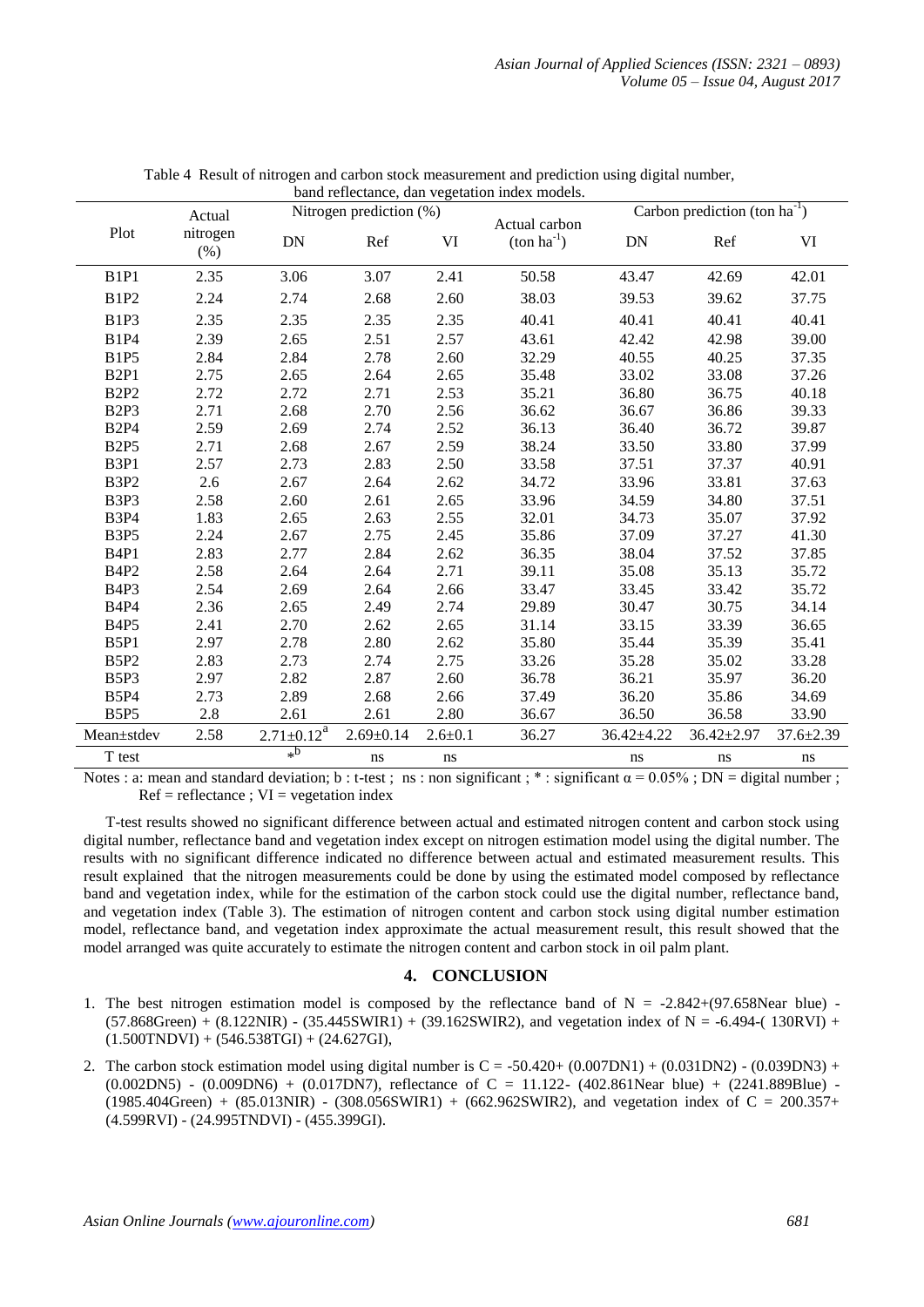- 3. The result of nitrogen content estimated with reflectance band model and vegetation index are 2.69% and 2.6% respectively. The estimation result of the carbon stock using the selected model found an average of 36.42 tons carbon ha<sup>-1</sup> (digital number), 36.42 ton carbon ha<sup>-1</sup> (reflectance band), and 37.6 ton carbon ha<sup>-1</sup> (vegetation index).
- 4. The estimation method using selected models constructed from Landsat 8 satellite imagery has the potential to be used for predicting the nitrogen content and carbon stock of oil palm plantations on a wider scale.

## **5. ACKNOWLEDGMENT**

The author would like to express his gratitude to the Government of Musi Banyuasin Regency South Sumatera Province who has provided scholarships for study and research funding, Dr. Orbita Roswintiarti, M.Sc as the Deputy for Remote Sensing of National Aeronautics and Space Agency for research facilities and research data, and for the manager of the IPB-Cargill Oil Palm Teaching Farm for the assistance and willingness as the research sites.

## **6. REFERENCE**

- [1] Henson R, *The Rough Guide to Climate Change*, New York (USA), 1999.
- [2] Corley RHV, PB Tinker, *The Oil Palm*. 4<sup>th</sup> ed, Blackwell Science, Oxford (US), 2003.
- [3] [IPCC] International Panel for Climate Cange, *Guidelines for National Greenhouse Gas Inventories*. Chapter 5. Vol. 4. IPCC, USA, 2006.
- [4] Brown S, G Gaston, *Estimated biomassa density for tropical forest*. Biomassa burning and global cange. London. 1 (1) : 133-139, 1996.
- [5] Ibrahim AL, Hasyim M, Ali MI, Rasib W, Kadir WHW, Sumari MR, Haron K, "Detecting and mapping nutrient concentration in oil palm plantation using remote sensing and geographic information system", In Proceeding of the PIPOC International Palm Oil Congress (Agriculture), pp. 261-271, 2003.
- [6] Wang Z, Wang T, Darvishzadeh R, Skidmore AK, Jones S, Suarez L, Woodgate W, Heiden U, Heurich M, Hearne J, "Vegetation Indices for Mapping Canopy Foliar Nitrogen in a Mixed Temperate Forest", MDPI [Internet], [download 2017 March 1]; Journal of Remote Sens, MDPI [\(www.mdpi.com/journal/remotesensing\)](http://www.mdpi.com/journal/remotesensing), vol. 8, pp. 491; doi:10.3390/rs806049, 2016.
- [7] Psomas A, Kneubühler M, Huber S, Itten K, Zimmermann Ne, "Hyperspectral remote sensing for estimating aboveground biomass and for exploring species richness patterns of grassland habitats", *International Journal of SRemote Sensing,* vol. 32, no. 24, pp. 9007–9031, 2011.
- [8] Freeman KW, Daryl KG, Robert ARW, Kent LM, Roger KT M, William RR, "By-Plant Prediction of Corn Forage Biomass and Nitrogen Uptake at Various Growth Stages Using Remote Sensing and Plant Height", *Agron. J*, vol. 99, pp. 530–536, 2007.
- [9] Lawlor DW. 1993. *Photosynthesis molecular, physiological, and environmental processes.* Longman scientific&technical. Essex (UK).
- [10] Saputra H, Sudradjat, Yahya S, "Optimasi Paket Pupuk Tunggal pada Tanaman Kelapa Sawit Belum Menghasilkan Umur Satu Tahun", *J. Agron,* vol. 43 (2), pp. 161 – 167, Bogor (INA).
- [11] Faustina E, Sudradjat, Supijatno, "Optimization of Nitrogen and Phosphorus Fertilizer on Two Years Old of Oil Palm(Elaeis guineensis Jacq.)", Asian Journal of Applied Sciences (ISSN: 2321 – 0893) vol. 03 – Issue 03, 2015.
- [12] Manurung ANH, Sudradjat, Hariyadi, "Optimization Rate of Organic and NPK Compound Fertilizers on Second Year Immature Oil Palm. *Asian Journal of Applied Sciences",* (ISSN: 2321 – 0893), vol 03 – Issue 03, 2015.
- [13] Lee Yuh-Jyuan, Yang Chwen-Ming, Chang Kuo-Wei, Shen Yuan, "Effect of nitrogen status on leaf anatomy, chlorophyll content and canopy reflectance of paddy rice", *J Botanical Studies*, vol. 52, pp. 295-303, 2011.
- [14] Christensen, LK, NPK Deficiencies Discrimination by Use of Spectral and Spatial Response (Disertasi). Denmark (DM). The Royal Veterinary and Agricultural University, 2004.
- [15] Ma BL, Dwyer LM, Costa C, Cober ER, Morrison MJ, "Early prediction of soybean yield from canopy reflectance measurements, J Agron, vol. 93, vol. 1227-1234, 2001.
- [16] Adamsen FJ, Pinter PJ, Barnes EM, Lamorte RL, Wall GW, Leavitt SW, Kimball BA, "Measuring wheat senescence with a digital camera", J Crop Sci, vol. 39, pp 719-724, 1999.
- [17][USGS] United States of Geological Survey, "Landsat A global land imaging", [https://pubs.usgs.gov/fs/2012/3072/fs2012-3072.pdf 2013.](https://pubs.usgs.gov/fs/2012/3072/fs2012-3072.pdf%202013) Dowload at 20 March 2017, 2013.
- [18] Jensen JR, *Introductory Digital Image Processing*. Prentice-Hall Engelwood. New Jersey (US), 1986.
- [19] Perry E.M, Davenport JR, "Spectral and spatial differences in response of vegetation indices to nitrogen treatments on apple", Computers and Electronics in Agriculture, vol.59, pp.56‑ 65, 2007.
- [20] Li F, Gnyp ML, Jia L, Miao Y, Yu Z, Koppe W, Bareth G, Chen X, Zhang F, "Estimating N status of winter wheat using a handheld spectrometer in the North China Plain", Field Crop Research 106, pp. 77–85, 2008.